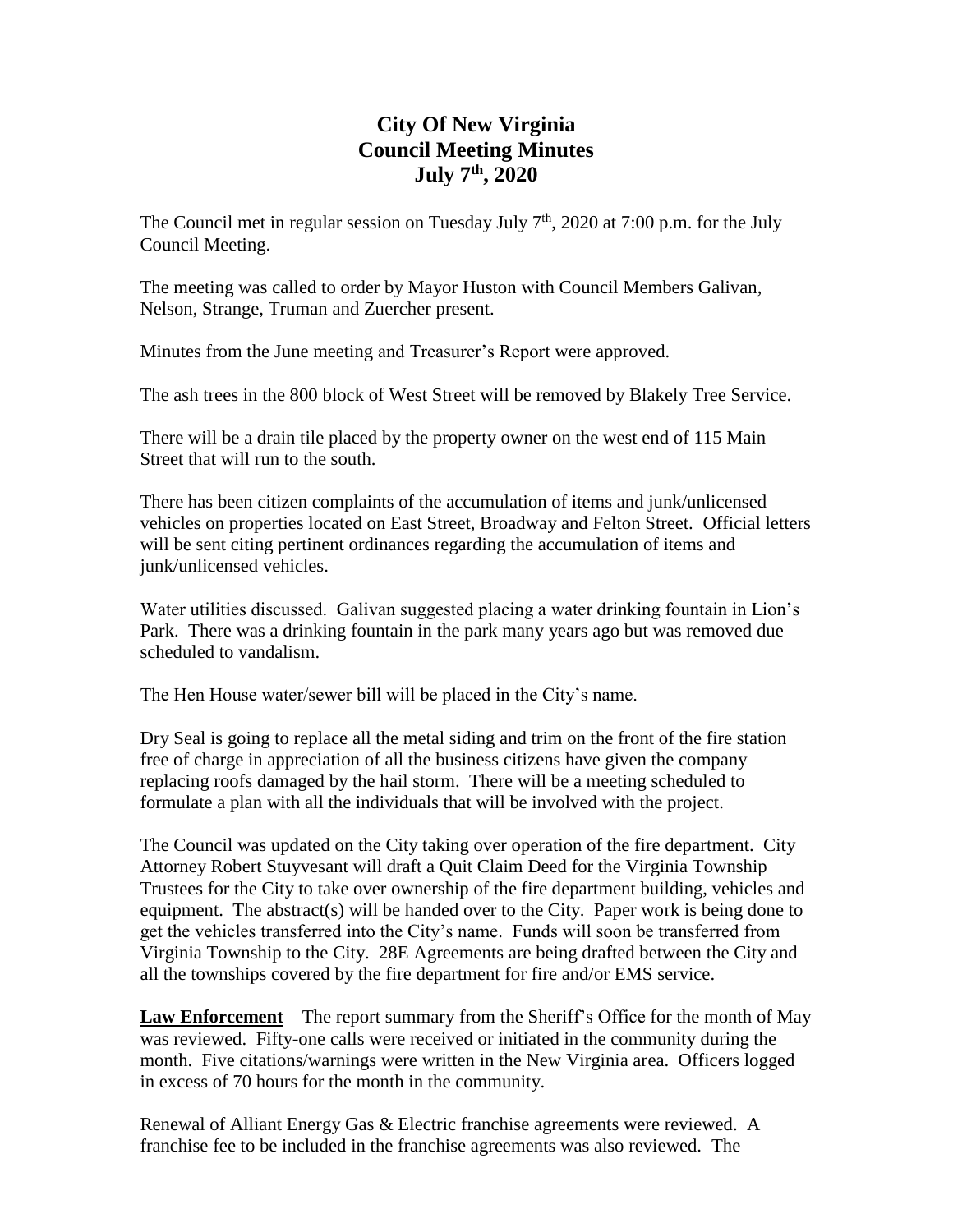franchise agreements and the franchise fee information has been forwarded to the City Attorney for legal review. The current gas & electric franchise agreements will expire at the end of this year.

### **GAMP FINANCIAL UPDATE June 8, 2020**

The following are the balances for the GAMP accounts: Money Market \$22566.45; Regular Account \$865.37. We are looking into opening up the GAMP Community Building soon. However, there are several guidelines set forth by Governor Reynolds we must follow. Jennifer has placed calls in order to find the cleaning supplies needed for sanitizing the building after each use. We will also look into the possibilities of having someone clean and sanitize it after every rental. We have refunded some of the rentals that were unable to take place. We will continue working with the parties to reschedule remaining rentals for future dates.

### **NEW VIRGINIA PLAYGROUND COMMITTEE UPDATE**

We have not met due to COVID-19 restrictions. We did have a wonderful group of volunteers at the playground on June  $25<sup>th</sup>$  who worked really hard at getting 3 truckloads of mulch spread out on the playground. We would like to thank Mayor Huston and Merlin Morris for their time and the use of their equipment to complete this project. Also a Big THANK YOU to Julie Savage for hauling the mulch to us. Jennifer contacted another person at Prairie Meadows in regards to the grant received in 2019. The Playground Committee has received an extension to complete the shelter project. We will schedule the construction on the new shelter as soon as we can. A Big **THANK YOU** to Steve & Julie Savage for their work on the south side of Lion's Park making more parking area. Our account balance is \$13,874.05.

#### **KEEP IOWA BEAUTIFUL PROGRAM**

The account balance is \$8,495.42. The sign that is going up in Indianola around the construction site on the square was reviewed. The Committee put out a call for artists to paint murals on the sides of buildings in the business district. The Committee received several replies. There will be murals painted on the north side of the Jesus Right Hand building along the alley south of the bank. A mural will also be painted on the north side of the building north of the fire station. The Committee is also working on designing and purchasing 8 banners to hang on light poles in the business district. The Committee will work on fundraisers and sponsors for the banner to raise money for the project.

A Frisbee golf course for teenage kids and adults at GAMP Park was discussed. Galivan and Truman will gather information and pricing for this potential project. It was also discussed to consider establishing an ice skating rink in the winter time on the pulling track at GAMP Park.

Strange moved, seconded by Zuercher to approve payment of all City bills and GAMP bills. A roll call vote was taken: 5 ayes, 0 nays. Motion carried.